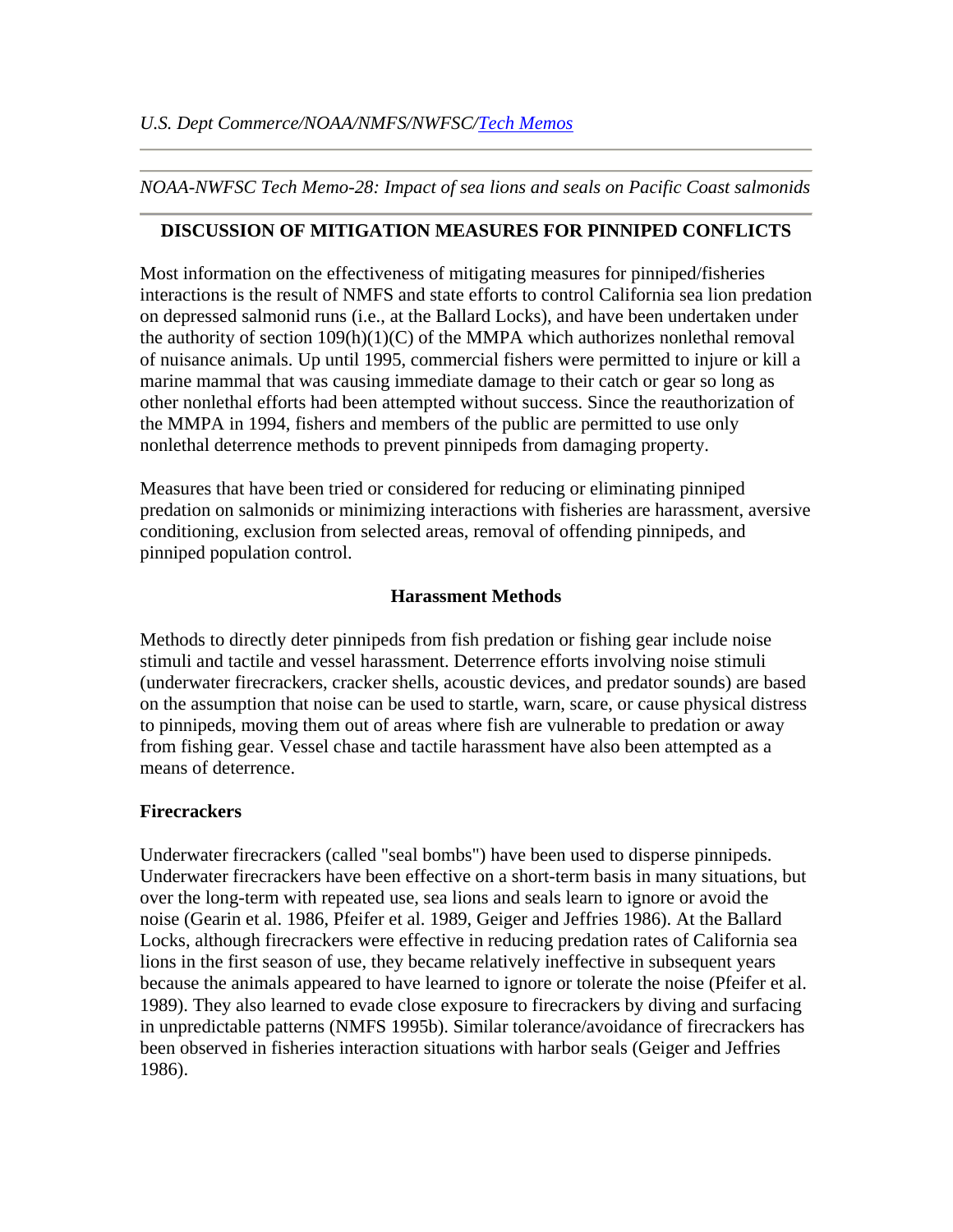# **Cracker Shells**

Cracker shells are shotgun shells containing an explosive projectile designed to explode about 50-75 yards from the point of discharge. Although the noise may startle pinnipeds and cause them to temporarily flee, there is usually no physical discomfort to the animals involved since the explosion is in the air or on the water surface. Cracker shells have been used in fishery interaction situations with harbor seals with limited effectiveness because the seals have learned to avoid or ignore the noise (Beach et al. 1985).

### **Acoustic Harassment Devices (AHDs)**

The AHD produces a high-amplitude, pulsed but irregular "white noise" under water in the 12-17 kHz range that is intended to cause physical discomfort and to irritate pinnipeds, thereby repelling them from the area of the sound (Mate and Greenlaw 1981). A complete description of the AHD and the areas that it has been used is presented in a workshop report, "Acoustical Deterrents in Marine Mammal Conflicts with Fisheries" (Mate and Harvey 1987). AHDs have been shown to be initially effective in some situations, but their effectiveness diminishes quickly as pinnipeds learn to tolerate the noise. AHDs were used on harbor seals in the Klamath River in an attempt to deter seals from preying on salmon released from seines, but were not effective in reducing harbor seal predation. The AHD also was used on California sea lions at the Ballard Locks facility, but was ineffective in deterring most sea lions (NMFS 1995b). Several researchers have reported that the use of AHDs on commercial fishing gear resulted in the devices appearing to act as a "dinner bell," thereby attracting pinnipeds to fishing gear (Geiger and Jeffries 1986, Jefferson and Curry 1994).

### **Acoustic Deterrent Devices (ADDs)**

The ADDs are a modification of the AHDs, developed for use in deterring seals and sea lions from commercial salmonid net-pen and salmonid ranch facilities. The ADDs have omni-directional and unidirectional arrays which produce periodic sound emissions centered at 10 kHz and at higher decibel levels than the AHDs (Norberg and Bain 1994). At the Ballard Locks, an acoustic ensonified zone has been established under water in the area below the spillway dam and fish ladder to control the presence of California sea lions and reduce their predation on returning winter steelhead. The ADDs appear to be effective in deterring new sea lions from the Ballard Locks area, but have limited effectiveness on California sea lions that repeatedly forage at this site (NMFS 1996a).

# **Predator Sounds**

The effectiveness of predator vocalizations to frighten sea lions has not been consistent (Shaughnessy et al. 1981, Fish and Vania 1971). Pinnipeds sometimes have shown immediate avoidance responses to the projection of killer whale sound recordings, but generally they have habituated quickly (Anderson and Hawkins 1978, Shaughnessy et al. 1981). In one study, sea lions were actually attracted to a researcher's broadcast of predator vocalizations in the Baja California area (NMFS 1995b).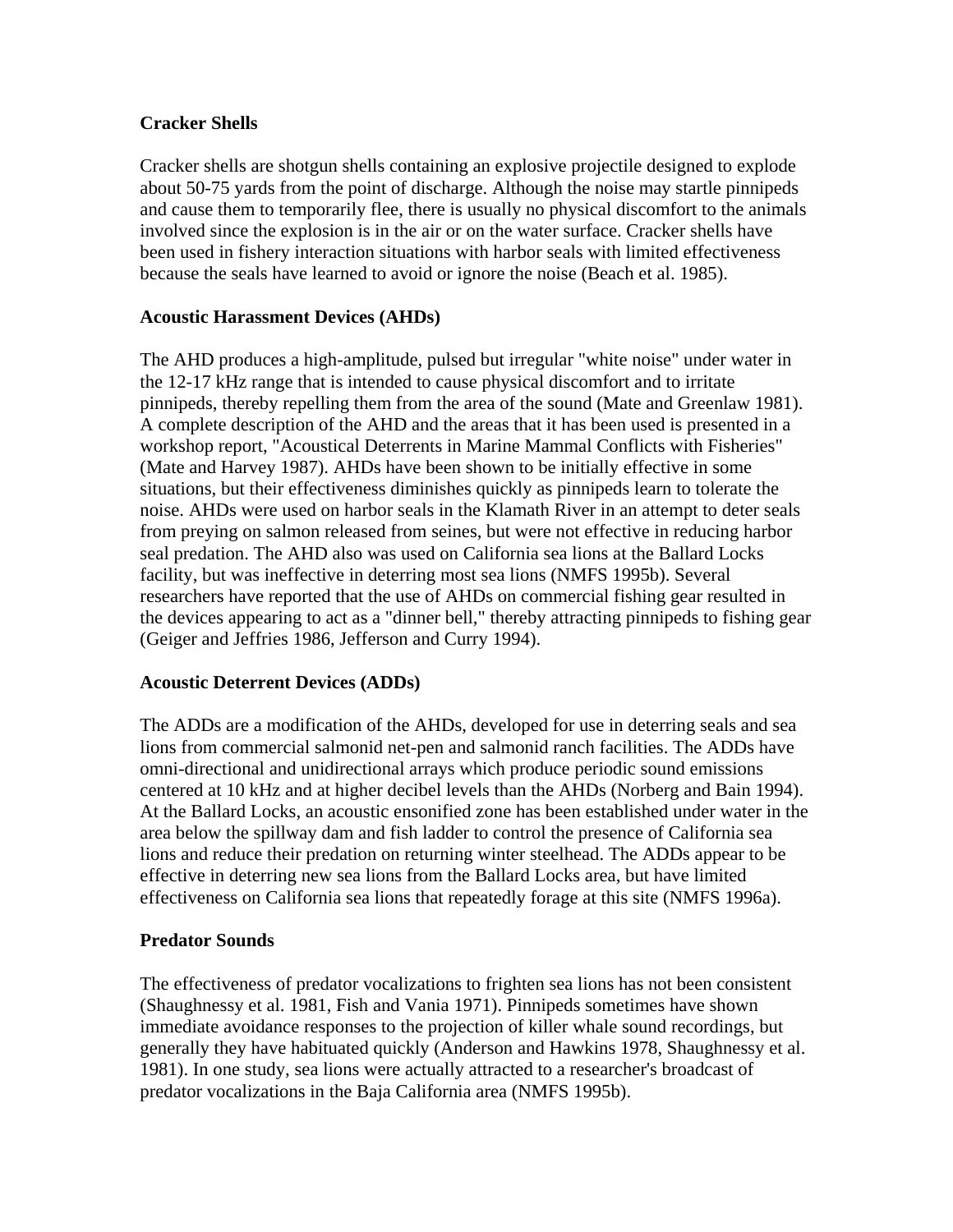### **Vessel Chase**

Chasing or hazing California sea lions with a vessel proved to be ineffective at the Ballard Locks, as animals learned to avoid the vessel or swim under it (Pfeifer et al. 1989). Both commercial and sport fishermen have also used their vessels in an attempt to chase seals and sea lions from their operation, but such efforts are usually unsuccessful.

# **Tactile Harassment**

Tactile harassment involves shooting pinnipeds with nonlethal projectiles such as rubber bullets or blunttipped arrows. Tactile harassment has been used successfully by instilling an avoidance reaction in other wildlife species (e.g., grizzly bears and polar bears) in some situations. Blunttipped arrows were tested by WDFW on California sea lions at the Ballard Locks with no significant change in predation rates (Pfeifer et al. 1989). Rubber projectiles discharged from a shotgun were tested by ODFW on California sea lions at Willamette Falls with limited success.

### **Aversive Conditioning**

Aversive conditioning is the application of an unpleasant or painful stimulus to train animals to avoid a specific behavior. This technique has been used with coyotes to condition them not to eat sheep (ForthmanQuick et al. 1985).

### **Taste Aversion**

Taste aversion is a form of aversive conditioning that involves putting an emetic agent (e.g., lithium chloride) into a prey species to induce vomiting when the prey is consumed. This technique has been used successfully on a prey-specific basis with captive California sea lions. Using lithium chloride-treated fish, Kuljis (1986) conditioned captive sea lions to avoid one of three prey species without affecting the sea lions' desire to eat the other two species. Taste aversion using lithium chloride was attempted on California sea lions at the Ballard Locks, but the effort was not successful (Gearin et al. 1988a). A variation on this method is to dart (inject) lithium chloride directly into a pinniped when it consumes a fish or enters an area. The same theory applies: if the pinniped associates becoming sick with entering an area or consuming fish in that area, it would develop an aversion. This approach has not been field tested.

# **Exclusion from Selected Areas**

Efforts to exclude pinnipeds from certain areas have included installation of physical barriers. Other approaches that have been considered, but not implemented, to prevent access to specific areas or haul-outs near "problem areas," are the use of scarecrow or alarm devices on haul-outs, or use of predator models (e.g., killer whale model). The assumption is that if pinnipeds are excluded from a haul-out site, they will leave the area to haul-out elsewhere.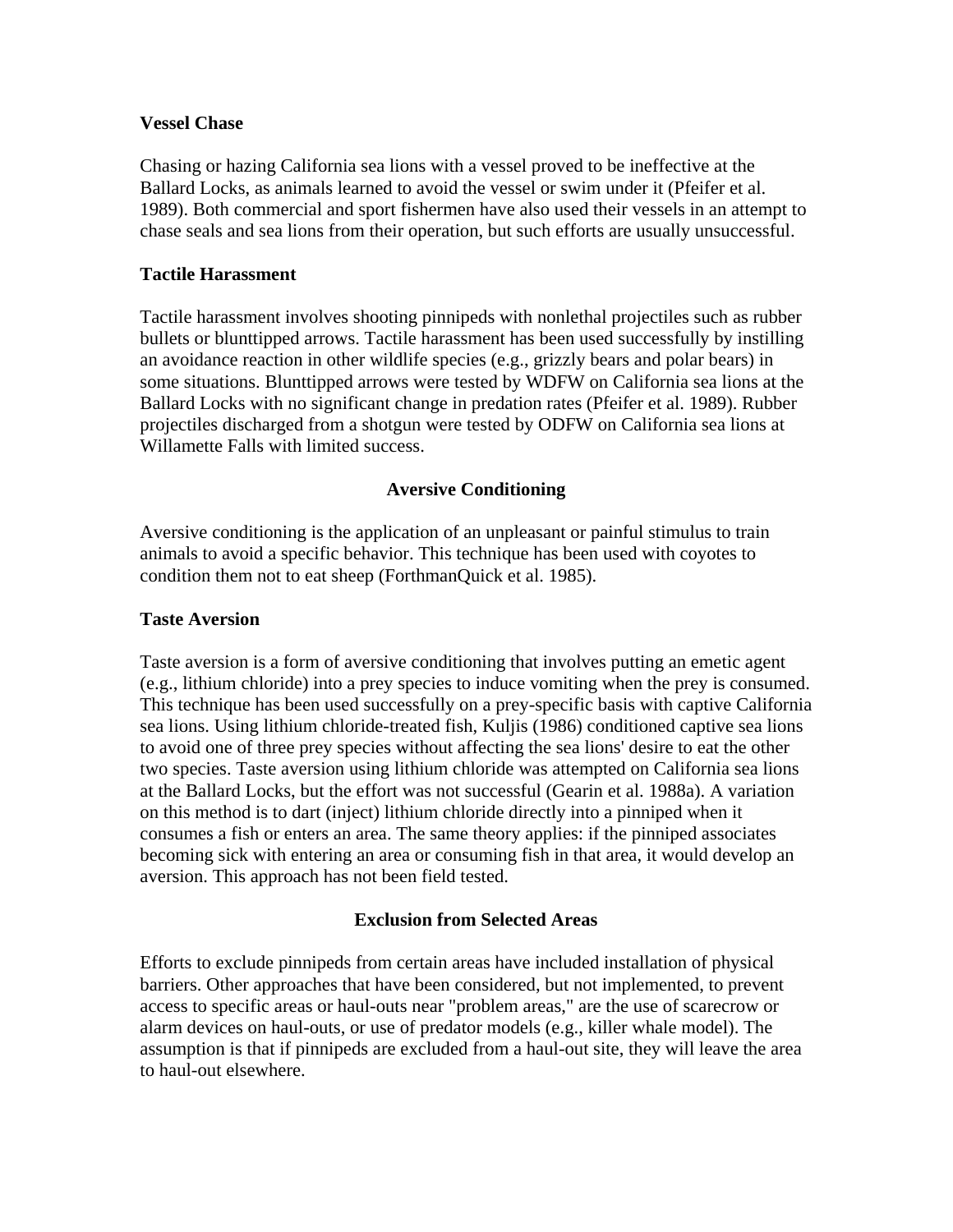## **Physical Barriers**

Physical barriers have been used to prevent sea lion access to a prime forage area in front of the entrance of the fish ladder at the Ballard Locks, and have been used to prevent harbor seals from entering a channel in the Dosewallips River where harbor seal presence was causing high coliform counts in shellfish beds. The barrier at the Ballard Locks (a large-mesh net strung under water) was ineffective because fish passage may have been hampered by the barrier, and sea lions were observed foraging on steelhead at the face of the barrier. The barrier at the Dosewallips River was effective in excluding harbor seals from a haul-out site and resulted in lowered coliform counts at the shellfish beds. Fences also have been used successfully to prevent sea lions from hauling-out on marine buoys and docks in Shilshole Bay. At the Willamette Falls fishway, a metal barrier consisting of vertical metal bars was placed in the opening of the fish ladder to prevent sea lions from entering but still allow salmon to pass.

## **Predator Models**

Although media reports on the use of a killer whale model indicated that it was effective in repelling seals from net-pens in Scotland, use of the same predator model at net-pens in Maine had no effect in repelling harbor or gray seals (NMFS 1995b). Observations of pinniped behavior in the presence of predators and during field testing has shown that these methods are very short term or ineffective. Sea lions have been shown in varying experimental regimes to quickly become nonresponsive to activities that do not result in infliction of pain (NMFS 1995b).

### **Scarecrows/Alarms on Haul-outs**

Harassing seals from haul-out areas in rivers/estuaries during salmonid runs might be accomplished by placing scarecrow or harassment devices (sirens or loud noise/explosions that dispense noise periodically) on haul-outs. This method has not been tested. It would be effective only if the pinnipeds relocated to areas far away from the river mouth or estuary. Unfortunately, California sea lions and harbor seals do not necessarily have to haul-out at any particular time or place, and may remain in the water during the salmonid run.

# **Nonlethal Removal of Offending Individual Pinnipeds**

# **Capture and Relocation**

Capture and relocation efforts with California sea lions at the Ballard Locks indicate that transporting captured sea lions relatively short distances (from Ballard to the outer Washington coast) are not effective, as the sea lions quickly return. Longer distance relocation from Ballard to the southern California breeding area was a possible, albeit costly, means of delaying sea lion return to Puget Sound for at least 30 days, thereby providing a window of safe passage for migrating salmonids that season (NMFS 1995b). Unfortunately, not all predatory animals can be easily captured, especially those of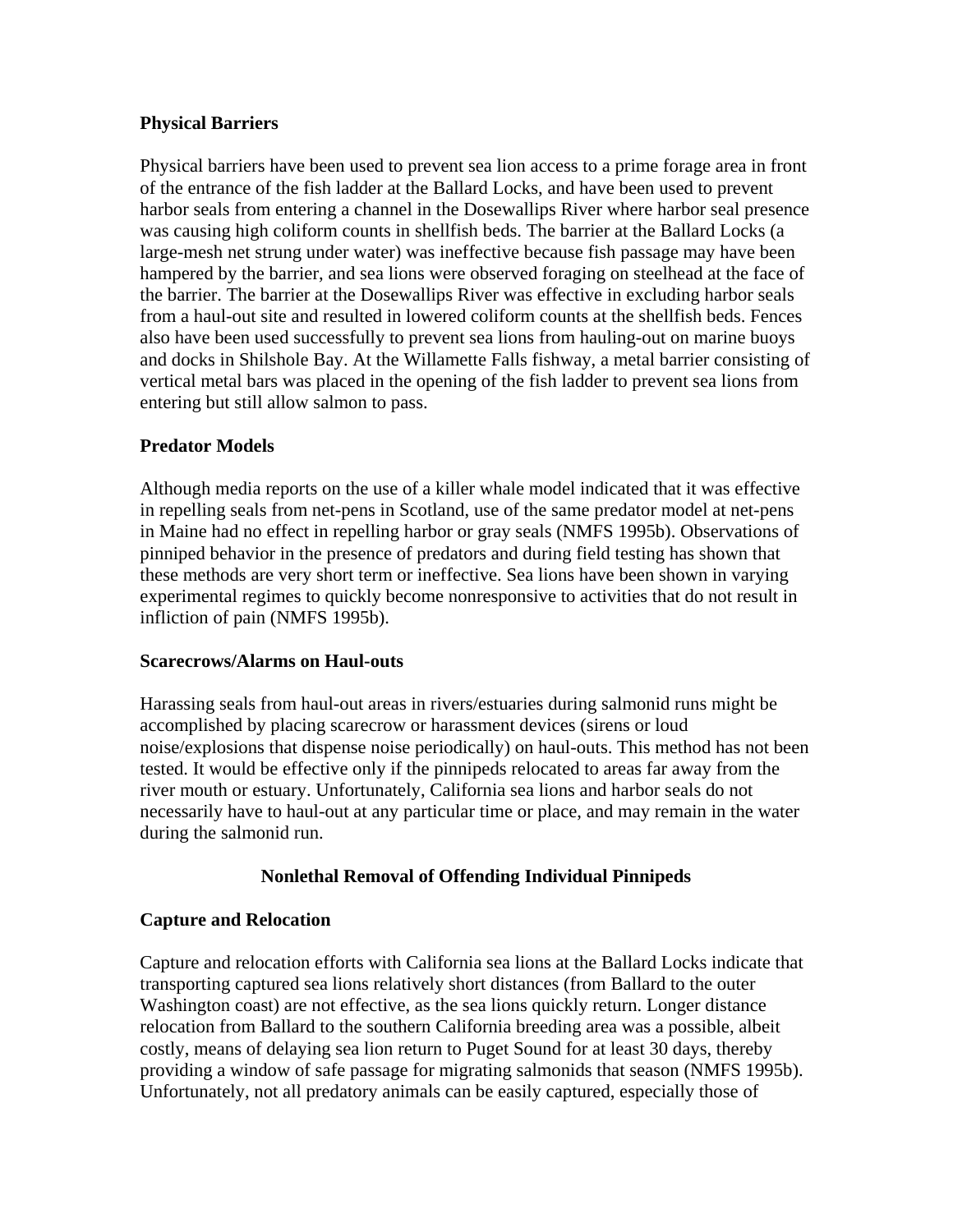greatest concern that had been captured/removed previously and had returned to forage at the Ballard Locks (NMFS 1996a). Harbor seals also have been captured and relocated relatively short distances (Ballard Locks to Hood Canal), but the seals also soon returned to the problem area.

# **Capture and Placement in Captivity**

California sea lions have been captured at the Ballard Locks, placed in temporary captivity, and released after the steelhead run. Temporary holding was found to be ineffective in the long term because the sea lion returned the following season and could not be recaptured before it had preyed on salmonids (NMFS 1996a). Sea lions from the Ballard Locks also have been captured and placed in captivity permanently. Although permanent captivity does eliminate the "problem" sea lions without having to kill them, the method is limited by costs and the availability of facilities that can hold sea lions permanently.

## **Effectiveness of Nonlethal Measures**

Past efforts by NMFS and WDFW at the Ballard Locks have been unsuccessful in finding an effective, longterm, nonlethal approach to eliminating or reducing pinniped predation on salmonids (NMFS 1996a). Some nonlethal deterrence measures appear to be effective initially or effective on "new" animals, but become ineffective over time or when used on "new" animals in the presence of "repeat" animals that do not react to deterrence. In situations where nonlethal measures are successful on "new" pinnipeds, lethal removal of the experienced/habitual predators combined with nonlethal deterrence of "new" animals may be an effective means of controlling pinniped predation on salmonids (NMFS 1996a). Further research on the development of new technologies and techniques is needed.

# **Lethal Removal of Offending Individual Pinnipeds**

Lethally removing individual "problem" pinnipeds has been considered in many areas as a solution to problems that involve small numbers of pinnipeds. The lethal removal of all problem animals may not be necessary if limited shooting serves as a deterrent to other animals (NMFS and WDW 1989). The seal control technique used by the Fish Commission of Oregon from 1959 to 1970 involved working downstream in the Columbia River from a boat, shooting at every seal encountered. According to the seal hunter and many gillnetters, the seals became conditioned to the sound of his boat and would flee downstream (NMFS and WDW 1989). Beach et al. (1985) concluded that if this reaction could be replicated, the scaring of seals could prove to be more important for reducing fisheries interactions than killing the seals.

Lethal removal of selected, known individual California sea lions by State authorities was authorized at the Ballard Locks in 1995 under the authority of Section 120 of the MMPA. A number of conditions were placed on the authorization to ensure that only the "problem" animals would be lethally removed and only as a last resort (NMFS 1995b).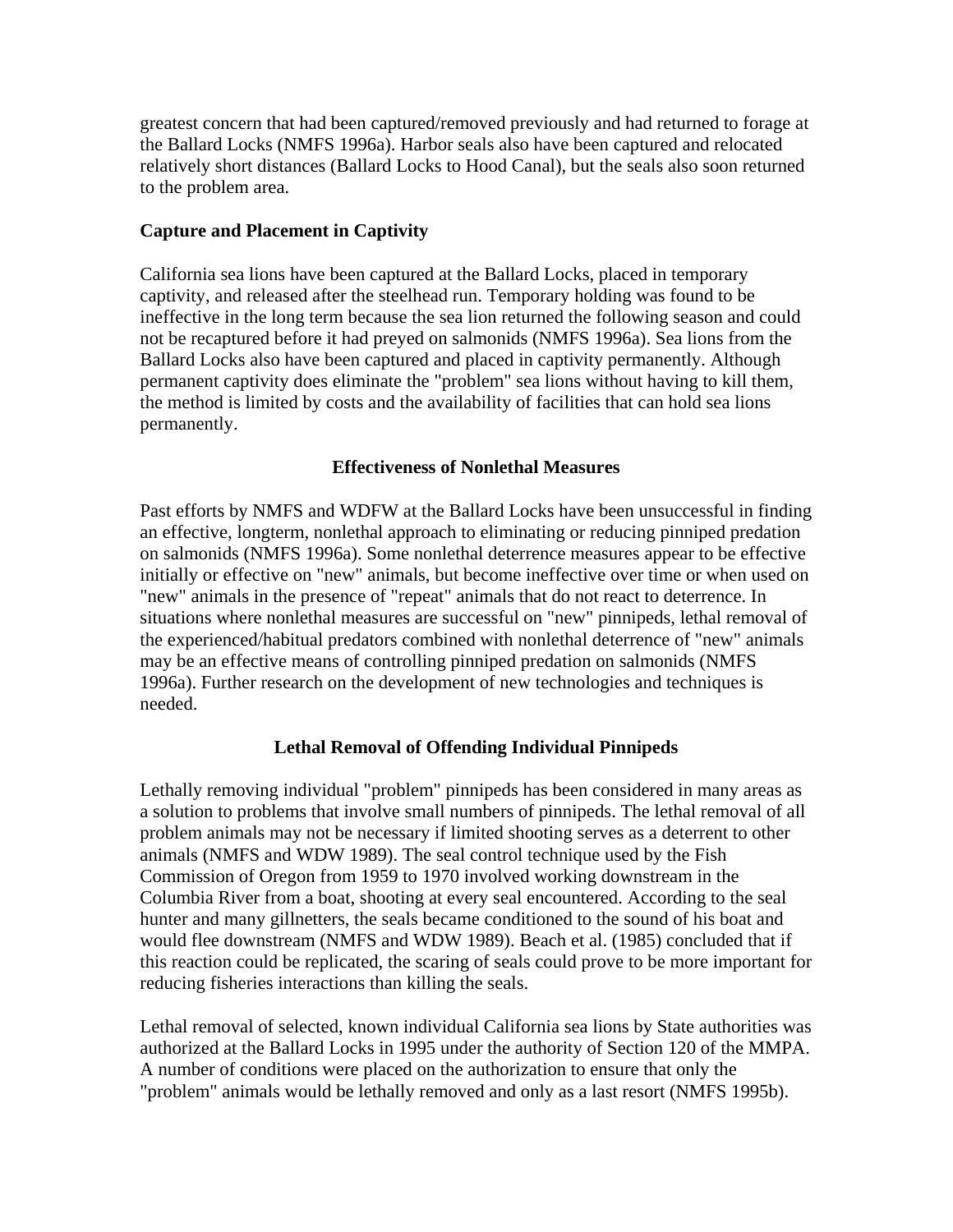For example, the lethal authorization required that nonlethal deterrence efforts be in place (use of ADDs) and, in the first year of the authorization, lethal removal could be used only if temporary holding facilities were unavailable or temporary holding was not feasible or practical. To date, no sea lions have been lethally removed. In 1996, three sea lions that were candidates for lethal removal were instead captured and placed in captivity permanently.

#### **Pinniped Population Control**

Several programs were instituted in the past to control the population of pinnipeds, but only a few have been monitored to document the effects. A culling program was instituted in 1977 with the goal of reducing the gray seal population of Orkney and Outer Hebrides from 50,000 to 35,000 by 1982 (Harwood and Greenwood 1985). Originally, the plan was to kill pups annually and adult females in alternate years, but because of public concern, only pups were hunted. The cull had little apparent effect as the gray seal population had increased to 65,000 by 1987 (Harwood et al. 1991). Between 1956 and 1968, at least 300,000 northern fur seal adult females were culled from the Pribilof Islands population. The purpose of the culling was to reduce density and thereby lower the age of first reproduction in an attempt to increase pup production. The expected result was to maintain a constant number of subadult males available for the commercial harvest, with lower total population numbers. While the culling was unsuccessful in increasing pup production, it did reduce population numbers (York and Hartley 1981). Beginning in the 1920s and 1930s, state-financed bounty programs in Washington and Oregon selectively killed large numbers of seals and sea lions to reduce the number of predators on commercially important fish species (Newby 1973, Pearson and Verts 1970). Exact numbers of seals and sea lions killed are unknown, but the programs were apparently successful in controlling pinniped populations in both states. The programs ended by 1960 in Washington and by 1970 in Oregon.

A contention of those in favor of pinniped population control is that reducing the number of seals and sea lions will increase the number of fish available to commercial fishers. Butterworth (1992) states that there is no scientific evidence that this contention is true. In fact, he suggests that reduction of pinniped numbers may increase the population of other predators of commercial fish, thus reducing the population of the commercial fish because predatory fish are greater consumers of fish than marine mammals or sea birds. For example, South African Cape fur seals feed on both anchovy and squid, and if the fur seal population were reduced, the squid population which also consumes anchovies would increase and cause a reduction in anchovies available to the fishery (Butterworth et al. 1988). In another example, because Pacific harbor seals and California sea lions are predators of lamprey, decreasing the seal and sea lion population could increase the lamprey population. Lampreys are parasites which can affect both growth and survival of salmonids; consequently, pinnipeds may benefit certain salmonid populations by limiting the lamprey population (Jameson and Kenyon 1977). DeMaster and Sisson (1992) note that the recruitment rate of most fish stocks is quite variable and that this has a much greater effect on determining stock abundance than predation.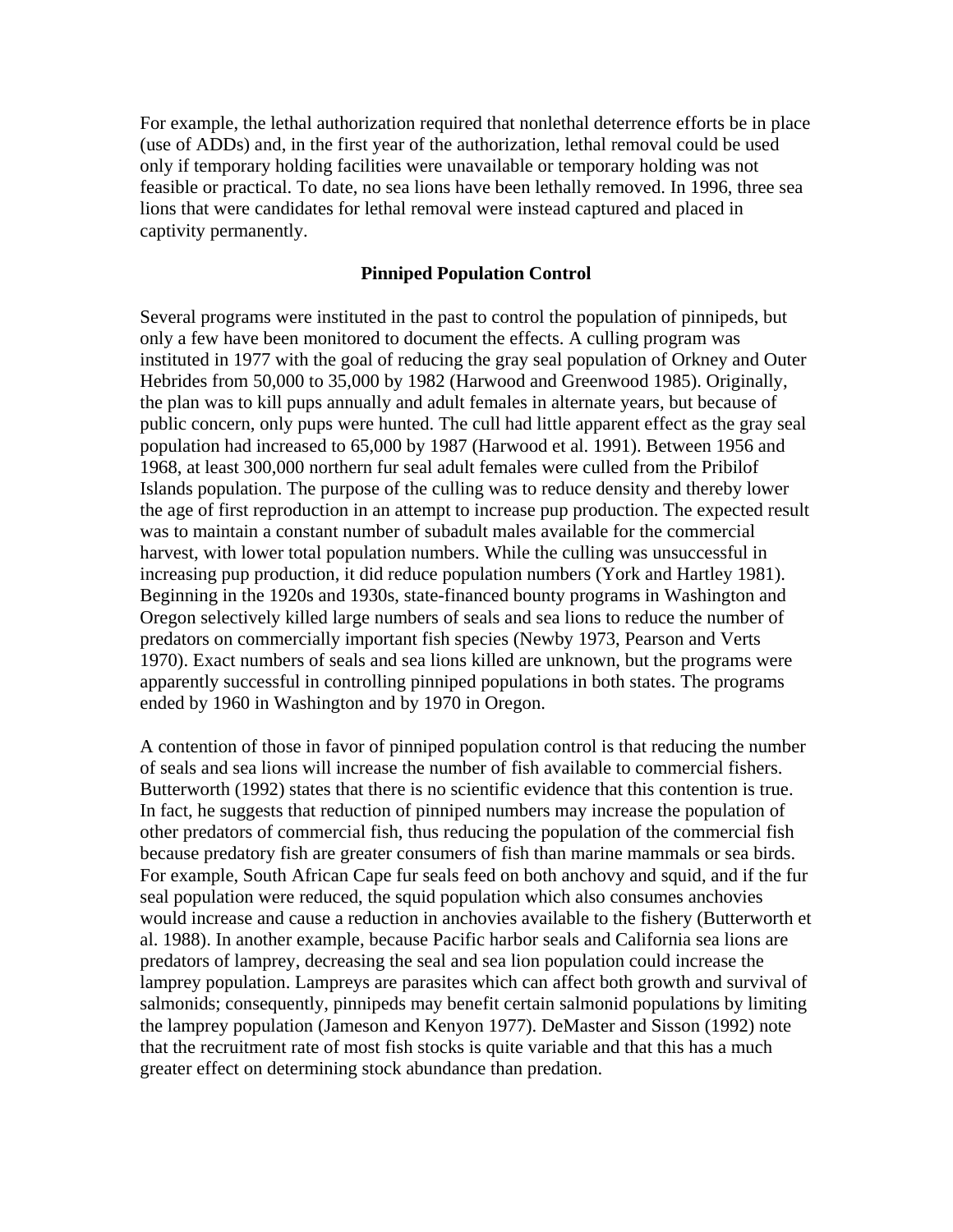#### **CONCLUSIONS**

The California sea lion and Pacific harbor seal populations in Washington, Oregon, and California are healthy, robust, and increasing. In contrast, most salmonid populations on the West Coast have declined significantly or are currently declining at significant rates. The Working Group found that concerns over the negative impacts of predation, particularly by pinniped populations that cooccur with depressed salmonid populations, are justified based on intense studies in some situations, such as California sea lion predation on winter steelhead at the Ballard Locks where California sea lions have had a significant negative impact on the recovery of a small salmonid population. However, for most sites of cooccurrence of pinniped and salmonid populations, the Working Group found there is insufficient information to determine whether the pinnipeds are currently having a significant impact on the salmonid populations. Of particular concern are areas where pinnipeds may be impacting salmonid populations that are listed or proposed for listing under the ESA. In spite of the lack of much directed research on pinniped impacts on salmonids, the Working Group found that existing information is sufficient to determine that pinnipeds can affect the recovery of depressed salmonid populations in areas of co-occurrence.

The Working Group found that much of the information from past studies on pinnipedsalmonid interactions was inadequate to estimate consumption and impacts on most salmonid populations. Studies of food habits of seals and sea lions show that the occurrence of salmonids varies among food habits samples, depending on when and where the studies were conducted, what kind of samples were taken, and how the samples were analyzed. One of the major problems with interpreting the existing food habits data is that few of the studies were designed to directly assess impacts of predation on specific salmonid populations. It is clear, however, that where salmonid populations are at low levels, and particularly where salmonid passage is restricted by man-made structures, such as at the Ballard Locks, pinniped predation can affect salmonid stocks. Even in areas without man-made passage constrictions, pinniped predation on small salmon runs can be substantial, such as harbor seal predation on 46% of the fall chinook run in the Puntledge River estuary in British Columbia. The predation issue that has received the most attention concerns adult salmonids returning to spawn. Nonetheless, reducing predation on juvenile salmonids, which is more difficult to observe and quantify, may be just as important a factor in reversing declining trends in some salmonid stocks. The Working Group concluded that additional research is needed to fully address the issue of impacts of pinnipeds on salmonid populations.

The Working Group identified three categories of concern for pinniped-salmonid interactions on the West Coast.

1. Areas where there are known impacts from pinniped predation on one or more salmonid populations.

The Ballard Locks is the only area where adequate research has been conducted to determine that pinniped predation has had a significant impact on the recovery of a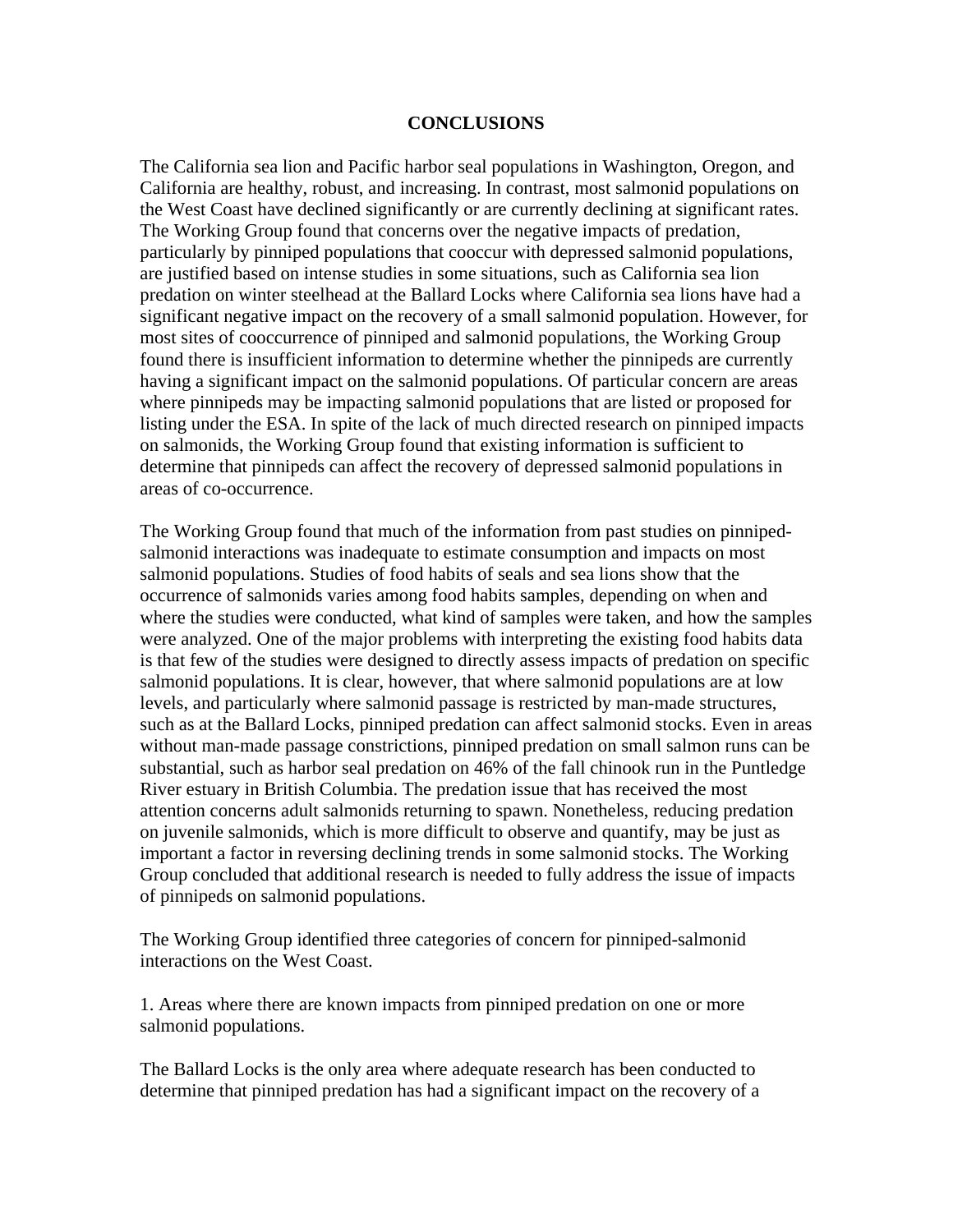salmonid population. There has been insufficient research to place any other specific rivers, creeks, or estuary systems in this category.

2. Areas where there is potential for impacts on salmonids and where studies are needed to quantify the level of impact on one or more salmonid populations*.* 

Various rivers in Puget Sound, Lower Columbia River, Willamette River, Nehalem River, Tillamook Bay, Siletz Bay, Alsea Bay, Umpqua River, Rogue River, Klamath River, Russian River, San Lorenzo River, and Scott Creek fall under this category.

3. Areas with depressed or significantly declining salmonid stocks where there is insufficient information to determine whether there could be impacts on salmonid populations.

Hood Canal, Strait of Juan de Fuca, Eastern Bays in Washington, coastal rivers/bays in Oregon, Smith River, Mad River, Eel River, Noyo River, Pajaro River, Carmel River, Salinas River, Big Sur River, Little Sur River, Santa Ynez River, and San Francisco Bay/Central Valley in California fall under this category.

The Working Group could not determine to what degree the increased presence of pinnipeds and increased biomass consumption affects ecosystems because of the complexity of ecosystems and the limited knowledge of how they function. However, it is reasonable to assume that increasing numbers of pinnipeds are consuming an increasing number of prey composed of a variety of species. The Working Group estimated total biomass consumption along the coasts of Washington, Oregon, and California (minimum of about 217,400 t) and found that it amounted to almost half of what is harvested in commercial fisheries. The Working Group found no direct evidence of pinniped-related declines in non-salmonid fish stocks, but there is concern about pinniped removal of significant amounts of fishery resources. For example, Pacific whiting in Puget Sound, eulachon in the Columbia River, and anchovy in southern California are non-salmonid populations that also have declined and are the principal prey of pinnipeds in the area, raising concerns that pinniped predation may impact recovery of these fish stocks.

The Working Group concluded that the increased number of pinnipeds coastwide has brought new problems and issues that must be addressed. The Working Group found that California sea lions and Pacific harbor seals are interacting with many commercial and recreational fisheries on the West Coast. There are also numerous instances of conflicts, primarily with California sea lions, at docks and marinas that raise human safety concerns. In all three states, reports of pinnipeds removing salmonids and other fish from fishing gear and damaging gear have increased. There are no recent, comprehensive assessments of the full degree of human interactions with pinnipeds on the West Coast nor coastwide estimates of economic losses due to pinniped conflicts with commercial and recreational fisheries. Mitigation measures that have been used to reduce or eliminate pinniped predation on salmonids or minimize interactions with fisheries have limited or short-term effectiveness. Development of new technologies and techniques is needed to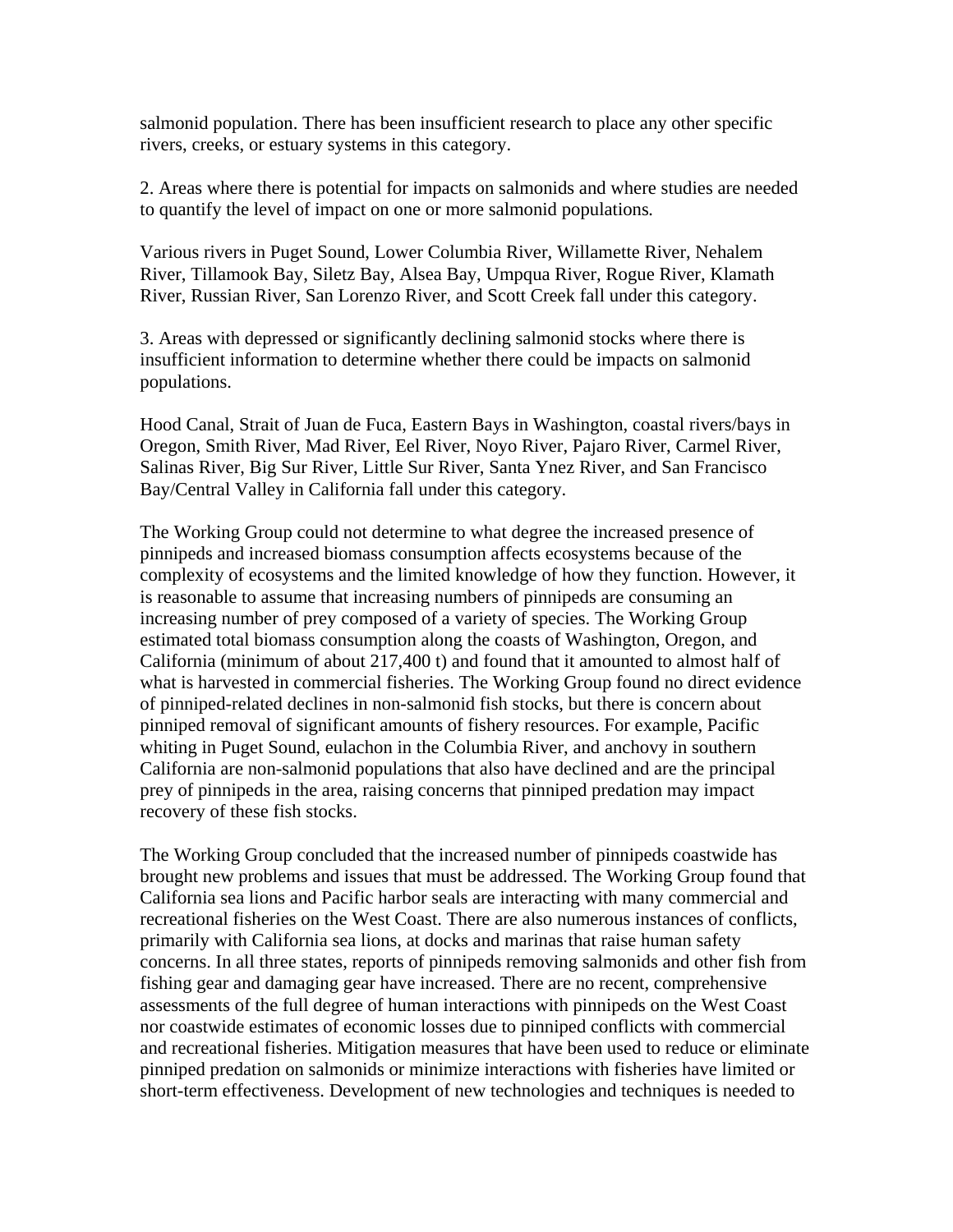effectively deter pinnipeds from fishery conflicts and from marinas where human safety issues arise. In particular, resource managers and the public must find solutions that conserve all species in the ecosystems, especially those that are severely depressed or listed under the ESA, while allowing optimum yield for healthy living marine resources.

#### **RESEARCH NEEDS**

Conservation of salmonid populations is a critical issue on the West Coast. To assess impacts of California sea lions and harbor seals on depressed salmonid stocks and other fish stocks and take appropriate action with pinnipeds where necessary to conserve salmonids, an extensive field research and management program must be designed to specifically address this problem. Research programs should include the following elements:

- 1. Conduct coastwide survey efforts to determine seasonal distribution and abundance of California sea lions and harbor seals in areas where salmonids are present. The surveys must cover the periods of both smolt and adult migration in each area and should also determine what proportion of the pinniped population present is involved in salmonid predation. This information would identify all areas where there is potential for substantial predation and focus future research on those areas.
- 2. Conduct pinniped food habits and mitigation studies in areas identified as having a significant level of co-occurrence of salmonids and pinnipeds. Food habits studies should occur during the salmonid runs. Sampling methods and methods of prey identification must ensure that salmonid remains are identified and consumption levels can be quantified. Studies may involve collection of pinnipeds to quantify salmonid consumption levels. Research should focus on sites where the effects of predation can be determined.
- 3. Develop methods to identify salmonid hard parts according to species. At present, vertebrae can be used to easily distinguish salmonids from other fish, and some preliminary work has been done to separate steelhead smolt from other salmonids. Further research needs to be done to identify diagnostic characteristics of hard parts for each salmonid species for both adults and juveniles.
- 4. Determine adult salmonid mortality due to wounds inflicted by pinnipeds during spawning migration. The correlation between scarring and predation is unknown, nor is it known if wounded salmonids have a higher mortality rate or a lower reproductive capacity than non-wounded salmonids.
- 5. Develop a working model for pinniped consumption estimates. The model should take into account annual and seasonal changes in abundance of predators (fish and marine birds as well as marine mammals) and prey, and annual and seasonal changes in caloric density of prey species. Other sources of natural mortality on prey should be included in the model.
- 6. Conduct foraging behavior studies of subadult and adult male California sea lions with instrumented animals to document migratory rates, time spent foraging or on land, and foraging areas (geographically and in the water column). This